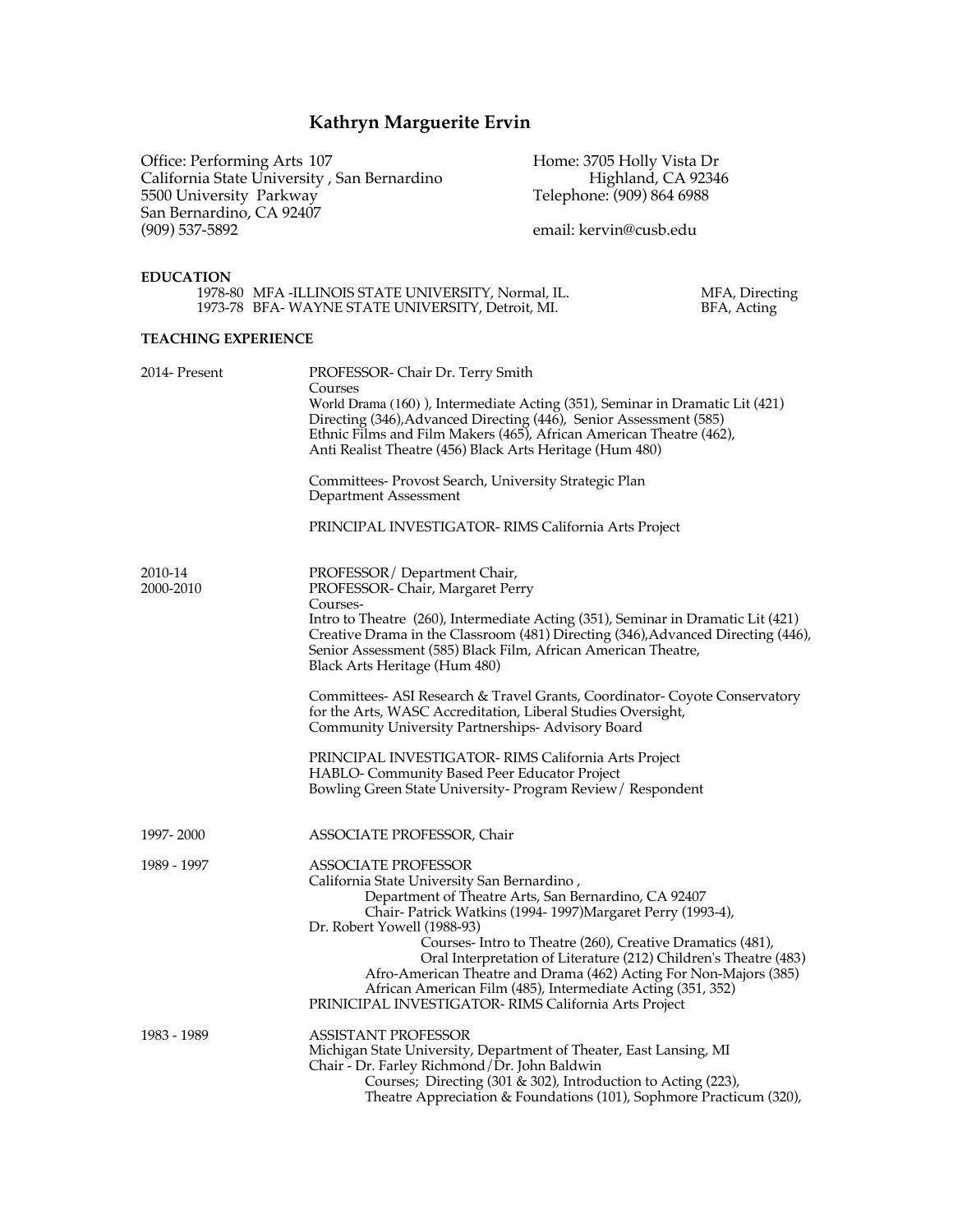|                                | African Theatre (475), Afro-American Theatre (479), Advanced<br>Directing Practices (806), Graduate Acting Seminar(803), Creative<br>Dramatics (420), Comparative Literature and Drama (805), Children's<br>Theatre $(426)$ .                                                                                                                                                      |
|--------------------------------|------------------------------------------------------------------------------------------------------------------------------------------------------------------------------------------------------------------------------------------------------------------------------------------------------------------------------------------------------------------------------------|
| 1980 - 1983                    | <b>ASSISTANT PROFESSOR</b><br>Illinois State University, Department of Theater, Normal, IL<br>Chair - Dr. Alvin Goldfarb<br>Courses; Introduction to Black Theatre & Drama (154)<br>Coordinator - FREESTAGE Theatre<br>Director - Humanities Education Theatre Company (HETCO)<br>Committees - Dean's Recruitment Survey Committee<br>Multi-Ethnic Cultural Coordinating Committee |
| <b>Guest Professor</b><br>1983 | <b>ASSISTANT PROFESSOR</b>                                                                                                                                                                                                                                                                                                                                                         |
|                                | Bradley University, Department of Fine Arts, Peoria, IL<br>Chair - Dr. Thomas Kent<br>Course; Afro-American Literature                                                                                                                                                                                                                                                             |
| 1980                           | SUMMER INSTRUCTOR<br>Illinois State University, Department of Theater, Normal, IL<br>Chair - Dr. Calvin L. Pritner<br>Courses; Introduction to Theatre                                                                                                                                                                                                                             |
|                                | <b>ADDITIONAL TEACHING EXPERIENCE</b><br>2000-Present-Kennedy Center American College Theatre Festival<br>Region 8- Respondent & Festival Respondent                                                                                                                                                                                                                               |
|                                | 2006-19 THE CALIFORNIA ARTS PROJECT- Professional Arts Design<br>California State University, San Bernardino, RIMS Region<br>Director-Armalyn De La O<br>Position-Theatre Staff                                                                                                                                                                                                    |
| 2003                           | THE CALIFORNIA ARTS PROJECT- Summer Invitational Institute<br>California State University, San Bernardino, RIMS Region<br>Director-Rita Chenoweth<br>Position- Core Staff                                                                                                                                                                                                          |
| 1998                           | THE CALIFORNIA ARTS PROJECT- Summer Invitational Institute<br>California State University, San Bernardino, RIMS Region<br>Director-Kris Alexander<br>Position-Coordinator                                                                                                                                                                                                          |
| 1997                           | THE CALIFORNIA ARTS PROJECT- Summer Invitational Institute<br>California State University, San Bernardino, RIMS Region<br>Director- Kris Alexander<br>Position-Theatre Faculty                                                                                                                                                                                                     |
| 1995                           | THE CALIFORNIA ARTS PROJECT- Summer Open Institute<br>California State University, San Bernardino, RIMS Region<br>Director- Kris Alexander<br>Position-Theatre Faculty                                                                                                                                                                                                             |
|                                | 1993, 1994 SUMMER ARTS FACULTY<br>Idyllwild School of Music And The Arts, Idyllwild CA<br>Director- Joe Gray, Children's Center Program                                                                                                                                                                                                                                            |
| 1992-3                         | THE CALIFORNIA ARTS PROJECT<br>California State University, San Bernardino, RIMS Region<br>Director-Terry Givens<br>Position-Assistant Director and Drama Team member                                                                                                                                                                                                              |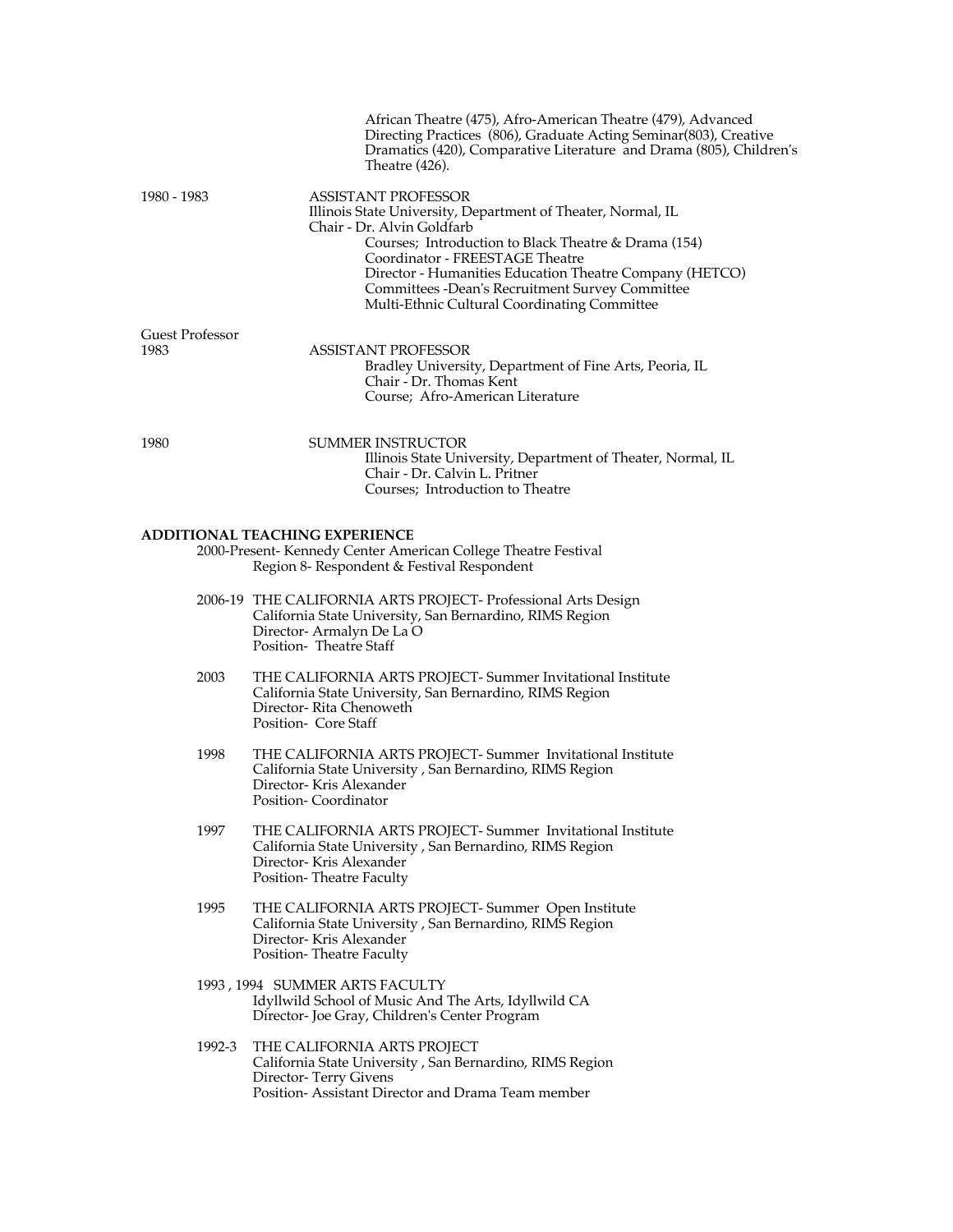#### 1977 - 1978 INSTRUCTOR

City of Detroit, Department of Parks and Recreation Courses; Drama for Non-Majors - Cottrell Recreation Center Stage Make-up - Considine Recreation Center

# **DIRECTING EXPERIENCE**

|      | <b>THAT EVALUATE</b>                                                                 |             |
|------|--------------------------------------------------------------------------------------|-------------|
|      | <b>CALIFORNIA STATE U, San Bernardino</b>                                            |             |
| 2021 | ANON(YMOUS)                                                                          |             |
| 2020 | WATER BY THE SPOONFUL                                                                |             |
| 2020 | ROWING TO AMERICA                                                                    |             |
| 2019 | IN THE HEIGHTS                                                                       |             |
| 2018 | <b>URINETOWN</b>                                                                     |             |
| 2017 | THE WORLD GOES ROUND                                                                 |             |
| 2016 | THE ARABIAN NIGHTS                                                                   |             |
|      | LOVE, LOCS AND LIBERATION- An Independent Production                                 |             |
| 2015 | ONCE ON THIS ISLAND                                                                  |             |
| 2014 | <b>INVISIBLE- A Devised Work</b>                                                     |             |
| 2012 | NO CHILD                                                                             |             |
| 2011 | A GUEST OF HONOR- West Coast Premiere                                                |             |
|      | <b>HOW I LEARNED TO DRIVE</b>                                                        |             |
|      | Guest Artists at University of California, Riverside                                 |             |
|      | THE ORPHAN OF CHAO                                                                   |             |
|      | Guest Director- University of Louisville                                             |             |
|      |                                                                                      |             |
| 2010 | THE WIZ                                                                              |             |
|      | INTIMATE APPAREL                                                                     |             |
|      | Guest Artist at University of California Riverside                                   |             |
| 2008 | NOVIO BOY                                                                            |             |
| 2007 | HAMLET/The Artist Formerly Known as PRINCE                                           |             |
|      | Invited Scene Presented at Kennedy Center American College Theatre Festival          |             |
|      | SHOUT by Meme Kelly Independent Artists Production                                   |             |
| 2006 | <b>MA RAINEYS BLACK BOTTOM</b>                                                       |             |
|      | Guest Artist at Illinois State University                                            |             |
| 2005 | THE BACCHAE OF EURIPEDES                                                             |             |
| 2004 | ROSENCRANTZ & GUILDENSTERN ARE DEAD                                                  |             |
| 2003 | <b>KEEP HEDZ RINGIN-</b>                                                             |             |
|      | Regional Finalist KCACTF, Festival XXXV                                              |             |
| 2002 | LOVE IS NO LAUGHING MATTER                                                           |             |
| 2002 | KEEP HEDZ RINGIN', A hip hop opera                                                   |             |
| 2001 | <b>ANGEL CITY</b>                                                                    |             |
| 2000 | MARISOL                                                                              |             |
|      |                                                                                      |             |
| 1999 | <b>TWELFTH NIGHT</b>                                                                 |             |
| 1998 | LITTLE SHOP OF HORRORS                                                               |             |
| 1997 | THE AFRICAN COMPANY PRESENTS RICHARD III                                             |             |
| 1996 | THE HEIDI CHRONICLES                                                                 | Theatre     |
|      |                                                                                      |             |
|      | UNIVERSITY OF CALIFORNIA RIVERSIDE- New Works Festival<br><b>BIRTHMARK</b>           |             |
| 1997 | <b>OUR LITTLE SECRET</b>                                                             |             |
| 2003 |                                                                                      |             |
|      | <b>CALIFORNIA STATE U, San Bernardino</b>                                            |             |
| 1995 | Theatre                                                                              |             |
|      | <b>ILLUSION</b>                                                                      |             |
| 1994 | <b>SUN TOUR- Contact</b><br>Tour                                                     |             |
|      | TALES OF THE LOST FORMICANS                                                          | Theatre     |
|      | <b>STATE UNIVERSITY of NEW YORK, Stony Brook</b>                                     |             |
| 1994 | ON STRIVERS ROW                                                                      | Theatre One |
|      |                                                                                      |             |
|      | <b>CALIFORNIA STATE U, San Bernardino</b>                                            |             |
| 1994 | SUN TOUR-Passport To Understanding                                                   | Tour        |
| 1993 | <b>SUN TOUR-Flashback</b><br>Tour                                                    |             |
| 1993 | <b>WEDDING BAND</b>                                                                  | Theatre     |
|      |                                                                                      |             |
|      |                                                                                      |             |
| 1993 | <b>STANFORD UNIVERSITY</b><br>Project Consultant- PASSAGES OF DR. MARTIN LUTHER KING |             |
|      |                                                                                      |             |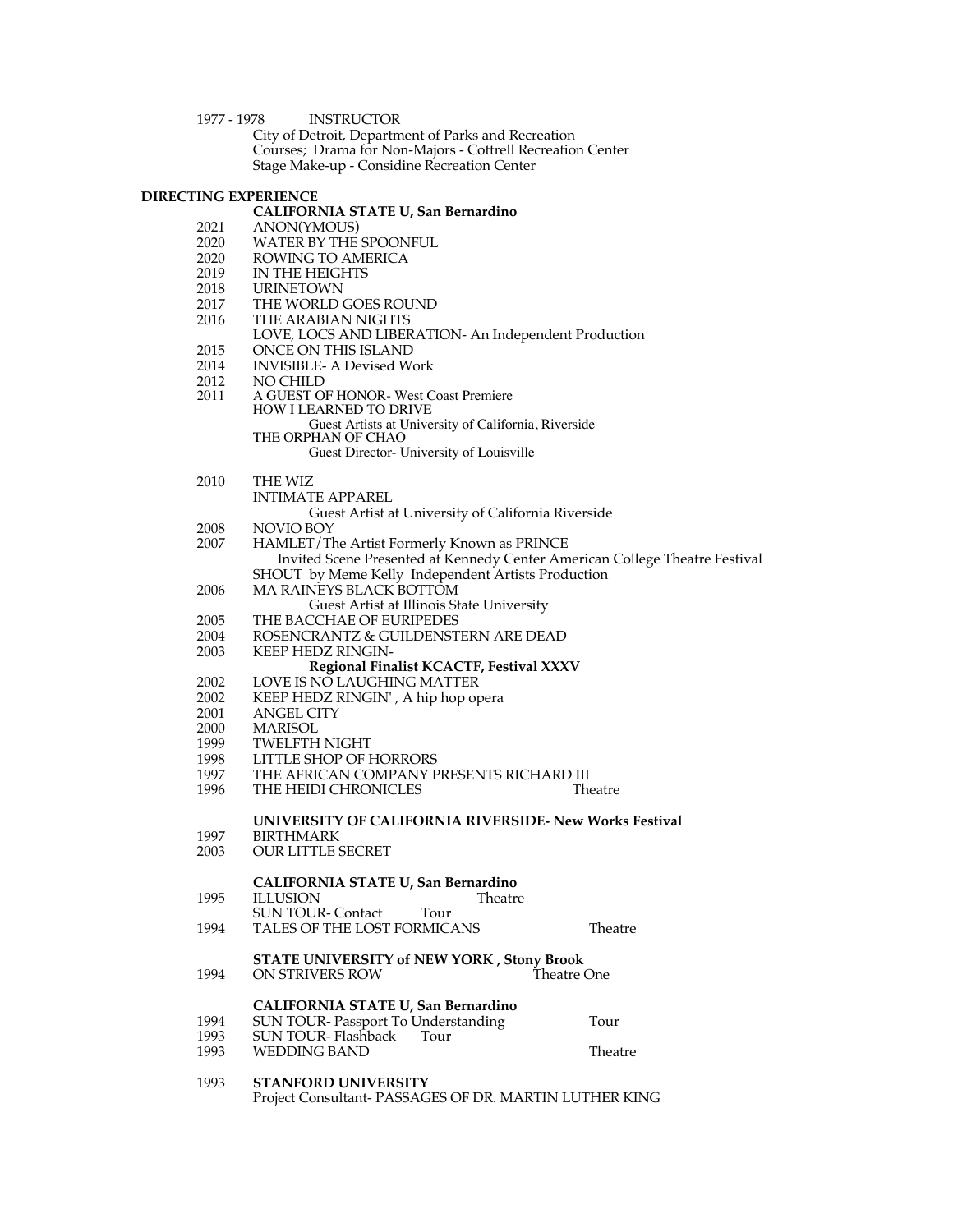Director, Dr. Victor Walker

|      | CALIFORNIA STATE U, San Bernardino                                |
|------|-------------------------------------------------------------------|
| 1992 | THE ROAR OF THE GREASEPAINT<br>Theatre                            |
| 1991 | <b>SUN TOUR-Social Studies</b><br>Tour                            |
| 1991 | Theatre<br>TI-JEAN AND HIS BROTHERS                               |
| 1990 | <b>SUN TOUR-Identity</b><br>Tour                                  |
|      | <b>MICHIGAN STATE UNIVERSITY</b>                                  |
| 1988 | SONG OF THE LUSITANIAN BOGEY<br>New Arena Theatre                 |
| 1987 | MASQUE AND DACHA New Arena Theatre                                |
|      | Michigan Premiere                                                 |
|      | THE IMAGINĀRY INVALID<br>Festival Stage/Wharton Center            |
| 1986 | Cabaret Theatre/Union Ballroom<br>THE ROARING 20'S REVUE          |
|      | THE SERVANT OF TWO MASTERS<br>Summer Circle Free Festival         |
|      | DEATH AND THE KING'S HORSEMAN Festival Stage/Wharton Center       |
|      | In conjunction with the African Literature Association Conference |
| 1985 | THE DILEMMA OF A GHOST<br>Erickson Kiva                           |
|      | In conjunction with the Black Woman Writer's Conference           |
|      | ZOOMAN & THE SIGN Festival Stage/Wharton Center                   |
| 1984 | JAQUES BREL IS ALIVE AND WELL Cabaret Theatre/Union Ballroom      |
|      | LAST OF THE RED HOT LOVERS Cabaret Theatre/Union Ballroom         |
|      | <b>COMPANY</b><br>Cabaret Theatre/Union Ballroom                  |
| 1983 | THE 1940'S RADIO HOURCabaret Theatre/Union Ballroom               |
|      | THE FANTASTICKS Cabaret Theatre/Union Ballroom                    |
|      | <b>ILLINOIS STATE UNIVERSITY</b>                                  |
| 1983 | Media Services Ballroom<br>SPELL #7                               |
| 1982 | EL HAJJ MALIK Media Services Ballroom                             |
| 1981 | THE AMEN CORNER Hartman Theatre/Bradley University                |
| 1980 | FOR COLORED GIRLS Media Services Ballroom                         |
| 1979 | WAR GAMES Allen Theatre                                           |
|      | Original Script, American College Theatre Festival Entry          |
|      | AND MISS REARDON DRINKS A LITTLE Allen Theatre/Freestage          |
| 1978 | THE THREE CUCKOLDS Allen Theatre                                  |
|      | Allen Theatre<br>TO THE CHICAGO ABYSS                             |
|      |                                                                   |
|      | <b>HUMANITIES EDUCATION THEATRE</b>                               |
| 1978 | RIDERS TO THE SEA<br><b>TRIFLES</b>                               |
|      | THE DOCTOR IN SPITE OF HIMSELF<br>THE DUMBWAITER                  |
|      | THE GENTLEMAN CALLER THE SECOND SHEPARDS PLAY                     |
|      | THE BIRTHDAY PARTY SGANARELLE                                     |
|      |                                                                   |
| 1982 | <b>SATORI Theatre Company, Detroit, MI</b><br>Directing Staff     |

## **ACTING EXPERIENCE**

Representative Roles

HAIRSPRAY- Motor Mouth Maybelle REAL SMILES- One Woman Performance<br> *Ars. Martin* STEP ON A CRACK - Ellie THE BALD SAPRANO - Mrs. Martin STEP ON A C<br>SALOME - Herodias REYNARD THE FOX - Tiecelin SALOME - Herodias REYNARD THE FOX - Tiecelin L'HISTOIRE DU SOLDAT - Devil THE LESSON - The Maid RIDERS TO THE SEA - Maurya MOON ON A RAINBOW SHAWL - Rosa BLACK PICTURE SHOW - Lily/Rita FIVE ON THE BLACK SIDE - Stormy

Film/Video

Illinois Bell Training Film - Principle Role

Michigan Sheriffs Association Training Film - Principle Role Educational Institute: "Serving Alcohol Responsibly" - Principle Role Media Magic: "Spaulding Adoption Agency Training Film" - Principle Role Media Magic: "Adopting the Special Needs Child"- Principle Role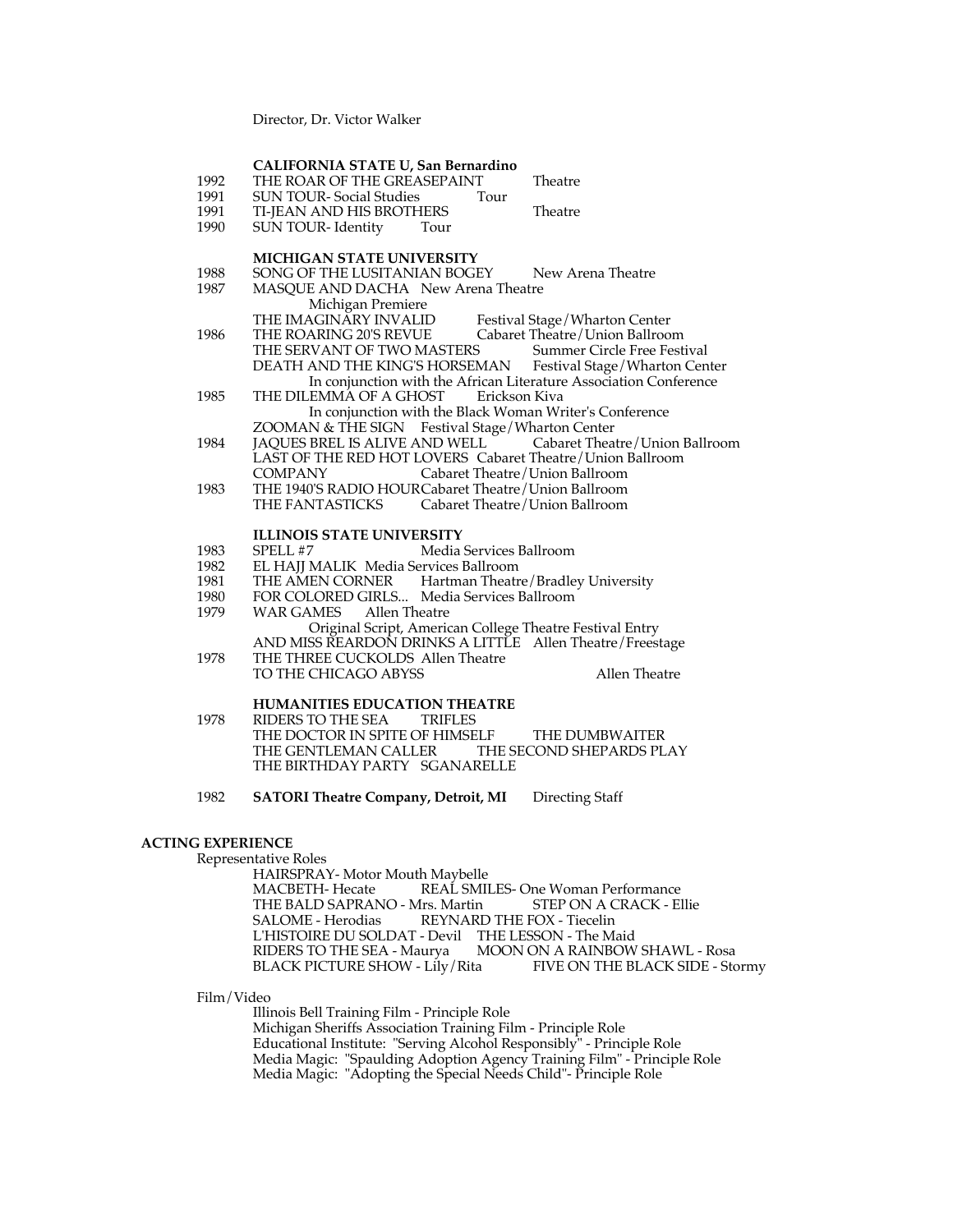#### **PRODUCTION RELATED EXPERIENCE**

- 1978-80 Humanities Education Theatre Company, Assistant Director/Stage Manager Director: Robert Romeo, Illinois State University
- 1977-78 Black Touring Theatre, Stage Manager Director: Martin Molson, Wayne State University

**TECHNICAL EXPERIENCE - Lighting**<br>1978 KID PLAY - Original

- KID PLAY Original Script: Jesse Wooden Jr., Director, Oak Park, MI BLACK PICTURE SHOW - Larry D. Hughes, Director, Wayne State University - Studio Theatre CHATTEL - Original Script: Larry D. Hughes, Director,
- RDM Productions Tour, Detroit, MI<br>1977 THE STY OF THE BLIND PIG Martin THE STY OF THE BLIND PIG - Martin Molson, Director,
	- Wayne State University Black Touring Theatre

#### **PUBLICATIONS**

| 2020 | Transport Theatre Group Library of Conversations                           |
|------|----------------------------------------------------------------------------|
|      | Interview with the playwright Harrison David Rivers                        |
| 1999 | African American Scenebook with Dr. Ethel Pitts Walker                     |
|      | Falmer Press, NY                                                           |
| 1997 | African American Review, "Black Theatre USA"                               |
|      | Volume 31, Number 4 Winter 1997                                            |
| 1993 | California Educational Theatre Association                                 |
|      | "Bibliography of Scenes from the African American Theatre"                 |
| 1991 | Play Entries, "Cambridge Guide To World Theatre"                           |
|      | Cambridge University Press, New York 1991                                  |
| 1990 | "Adrienne Kennedy; FUNNYHOUSE OF A NEGRO", "Masterplots II"                |
|      | Salem Press, Mass. 1990                                                    |
| 1987 | "Concept East Theatre, 1962-1978", National Conference on Afro-American    |
|      | Theatre (Publication Forthcoming)                                          |
| 1986 | "Women in Theatre Not New", Women's Studies Newsletter,                    |
|      | Vol. 9, No. 2, Newsletter of MSU Women's Studies Program                   |
|      | "Report on Graduate Minority Students", Black Theatre Newsletter           |
|      | Spring 1986, Newsletter for the Black Theatre Network                      |
|      | "The Dilemma of A Ghost Production Reactions", Women's Studies Newsletter, |
|      | Spring 1986, MSU Women's Studies Programs                                  |
|      |                                                                            |

# **CONFERENCES**<br>2020 Associati

Association for Theatre in Higher Education- online Presenter- Incubating Black Empowerment: Pedagogical Practices in Detroit Theatre

Black Theatre Network, Black Theatre Week- online Presenter/Interviewer- Woodie King's Birthday Celebration

2019 Black Theatre Network, Winston-Salem NC Presenter- What's On The Menu Performer- I found god- tribute to Ntozake Shange

> National Black Theatre Festival, Winston Salem NC International Colloquium Planning Committee

- 2018 Black Theatre Network, Memphis TN Presenter- Roundtable Re: Membering Revolutionary Theatre
- 2017 National Black Theatre Festival- Presenter, Winston-Salem NC International Colloquim Series
- 2016 Association for Theatre in Higher Education, Chicago, IL Facilitator-The Raisin Cycle and the Abiding Question of Urban Gentrification Presenter- Casting as Critical Practice: Working with a Welcome Table Presenter- Casting as Critical Practice: Putting Bodies to Work

Black Theatre Network, Chicago, IL Facilitator-The Raisin Cycle and the Abiding Question of Urban Gentrification Presenter- Salute to the Ascendents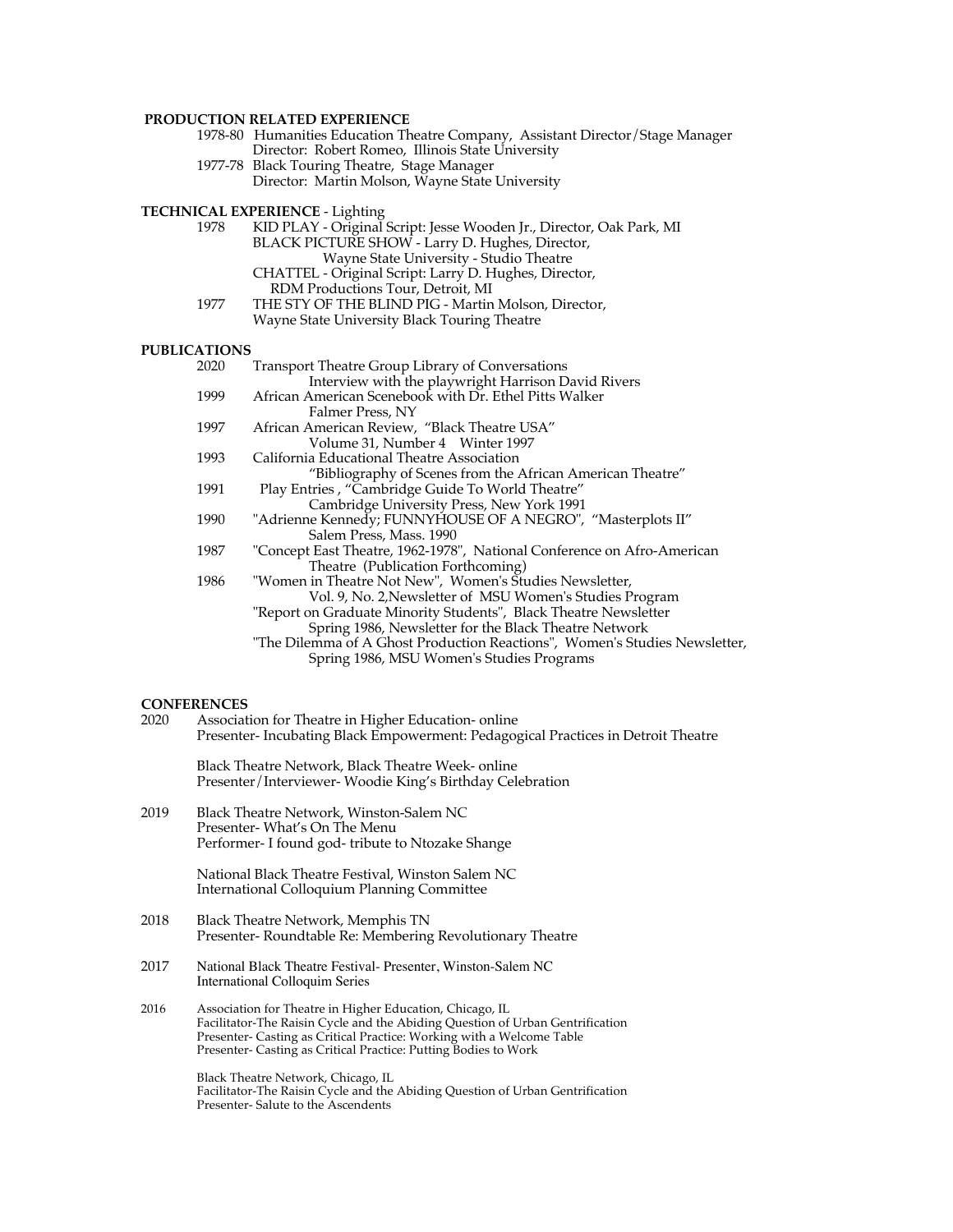Faciltator- Conference Wrap Up and Reflection

2015 National Black Theatre Festival, Winston-Salem NC International Colloquium Task Force

> Black Theatre Network, Winston-Salem NC Presenter: I Can't Breathe; Plays of the Black Protest Canon Presenter: Once On This Island- Designing and Developing Presenter: Pedagogy Roundtable- Difficult Discussions Presenter- Salute to the Ascendents

African Theatre Association, Los Angeles CA Presenter: Devising Hip Hop Theatre for Community Connection with Daniel Banks Panel Chair: Nollywood and Hollywood Panel Chair: Women and Diaspora Drama [18]

2014 Black Theare Network, NYU, NY Presenter: Devising Invisible Moderator: Reflections on Motown the Musical Panelist: Glenda Dickerson and the Black Feminist Theatre

> Ass'n for Theatre in Higher Education, Scottsdale, AZ Black Theatre Association Post Conference Presenter: Play Readings- Tangled by Nicole Anderson Cobb

- 2013 Black Theatre Network, Winston-Salem NC Roundtable: Working through the Tenure Process
- 2012 Black Theatre Network Annual Conference
- 2011 Black Theatre Network, Annual Conference Winston-Salem NC Keynote Address

National Black Theatre Festival- Respondent International Colloquim Series

2009 Black Theatre Network Annual Conference National Black Theatre Festival- Winston-Salem, NC Workshop- "Hip Hop Theatre" Association for Theatre in Higher Education New York, July Panelist: Talking Code in the 21<sup>st</sup> Century- Impacting International Travel Panelist- The Katrina Project 2008 Black Theatre Network Annual Conference Orlando, FL Workshop – Hip Hop Theatre" with Daniel Banks 2007 Association for Theatre in Higher Education New Orleans. LA Panelist; Racism Roundtable 2005 Black Theatre Network Annual Conference National Black Theatre Festival-Winston-Salem . NC Workshop- "Physical Comedy Exploration" Association for Theatre in Higher Education San Francisco, July Panelist "Cross Casting- Helping or Harming students of Color" August Wilson Symposium, Howard University Presenter- "August Wilson in the Intro to Theatre Classroom" 2004 Black Theatre Network Annual Conference, Kent State University, Kent OH August Panelist; "Death and The King's Horseman" Association for Theatre in Higher Education Toronto, ONT July "Panelist- Directing Symposium" 2003 Black Theatre Network Annual Conference, Winston-Salem, NC National Black Theatre Festival- Panelist- Hip Hop Theatre 2002 Black Theatre Network- Annual Conference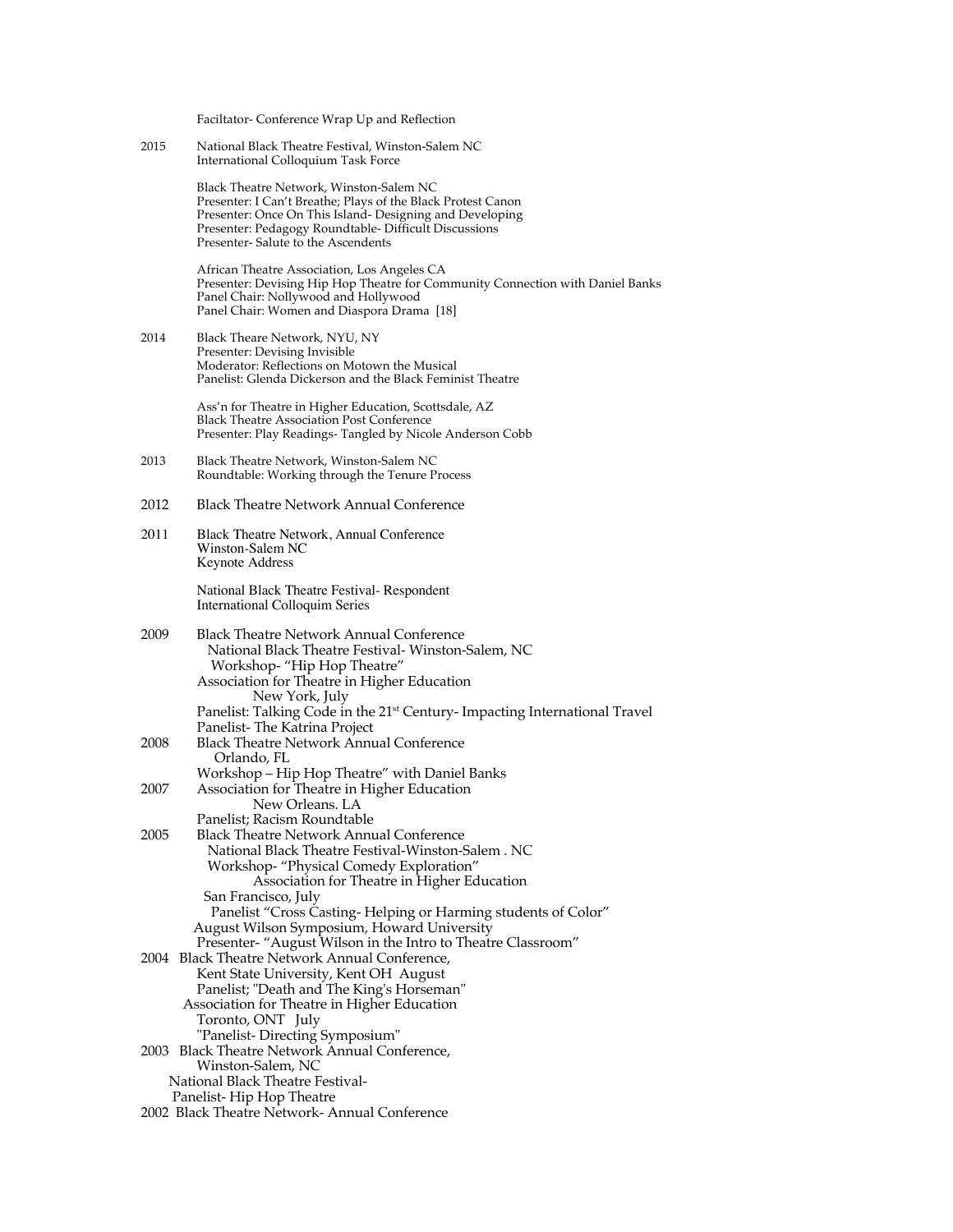San Francisco, CA Panelist: Presenter- Classroom Assesment Association for Theatre In Higher Education San Diego, CA Panelist: "New Jack Swing"- Hip Hop Acting 2001 Black Theatre Network- Annual Conference Winston-Salem, NC NYC- Hip Hop Theatre Festival Director- KEEP HEDZ RINGIN Reading 2000 Association For Theatre In Higher Education Washington, DC August 1-4 Panelist- "New Play Festival, CASINO, CHERRY REDS" Black Theatre Network- Annual Conference<br>St. Louis, MO [luly 1-4] St. Louis, MO Panelist- "Transforming Poetical Text for Performance" 1999 Black Theatre Network- Annual Conference Winston-Salem, NC Aug 2-7 Panel Chair- "Production Conversations::My One Good Nerve" Panelist- "Hip Hop & House Theatre Practice" National Conference on African American Theatre Baltimore, MD , March. 26 & 27 Presenter- "Integrative Arts Lesson Planning" California Educational Theatre Association Sacramento, CA March 12-14 Panelist- "Diversity How Far Have we Come?" 1998 Global Diasporas in Southern California Symposium III, Arts & Aesthetics CSU, Dominguez Hills.......Sept. 18 & 19 Panelist: Performing Arts Issues Southern California Eduactional Theatre Conference Los Angeles, October 2-4 Improvisation 1997 National Conference On African American Theatre Baltimore, MD, April 4,5 Presenter: "African American Theatre Canon" 1996 Association for Theatre In Higher Eductaion New York City, NY, August 3-5 Presenter; Multicultural Theatre Impact Black Theatre Network Annual Conference New York, NY August 1-3 Presenter: "Improvisation for Actors" 1995 Black Theatre Network Annual Conference Winston- Salem NC, August 1-4 1994 Black Theatre Network Annual Conference Chicago, IL, August 3-7 1993 Black Theatre Network Annual Conference Winston Salem, NC , August 2-8, Presenter: "Arts Granting Agencies & African American Theatre" Panel Chair: "Creative Drama" California Educational Theatre Association Sacramento, CA March 4-7, 1993 Panel Chair: "The Multi-Cultural Crisis LA Council of Education Administrators in the Performing Arts, LA Music Center , October 2, 1993 1992 Black Theatre In America Conference New York University, October 23-25 Panelist, "Afro-Centric, Eurocentric and Egocentric Dramaturgy" Association of Theatre In Higher Education, Annual Conference Atlanta, GA , August 2-6 Keynote Panel "Cultural Diversity In The Classroom" Panelist "African American Theatre Pedagogy" Black Theatre Network,, Annual Conference Detroit, MI, July 9-12, 1992 Presiding Officer- Assumed Office of President 1991 Black Theatre Network , Annual Conference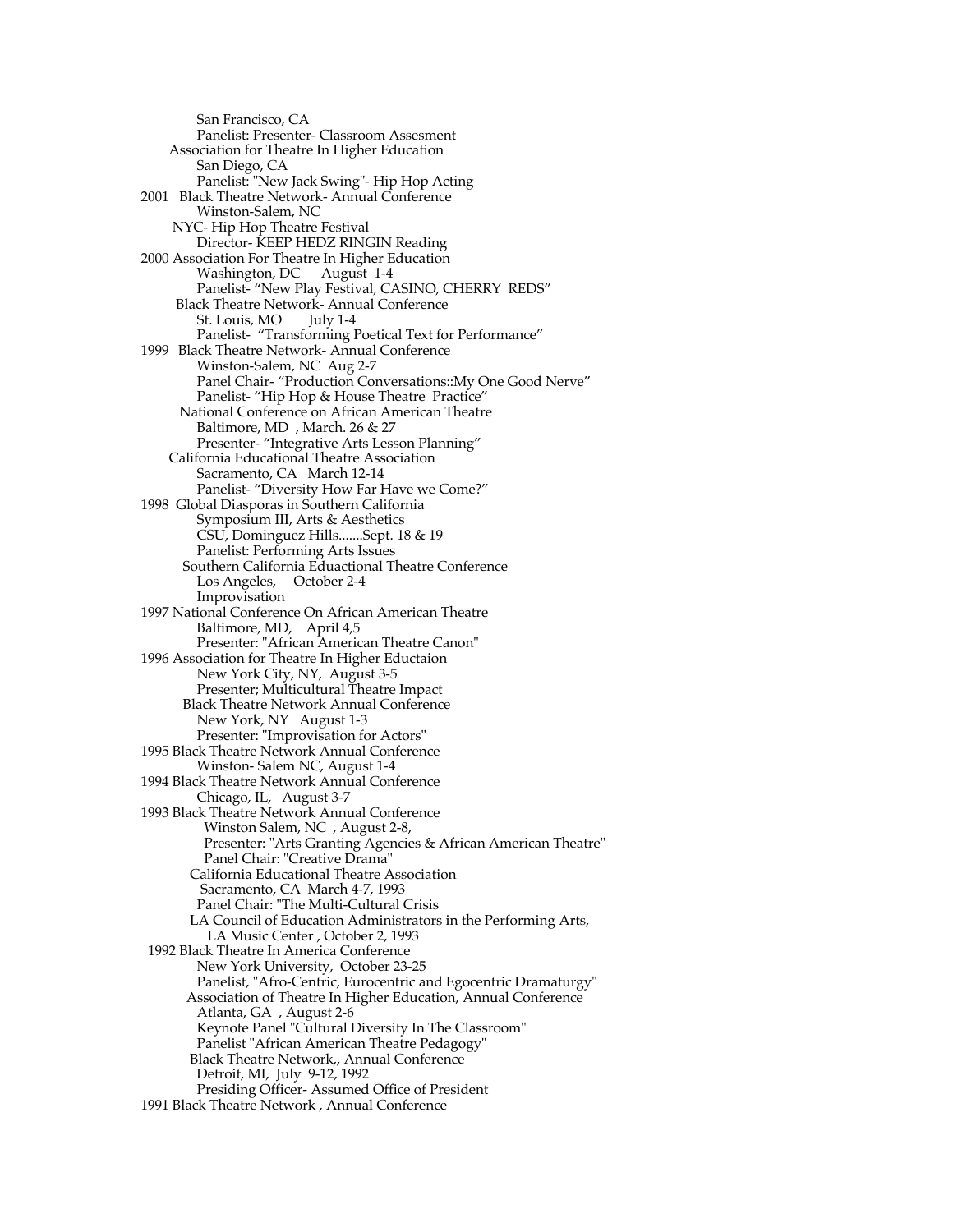National Black Theatre Festival Winston-Salem, N. C. August 5-10 Panelist ; "Black Theatre Pedagogy" Presiding Officer for the Black Theatre Network Repertoire Theatre History Society Mt. Pleasant, Iowa April 12-14 Presenter;"The Comedy of Bert Williams 1990 Black Theatre Network, Annual Conference National Black Arts Festival Atlanta, GA August 1990 Assumed office of vice-president for the Black Theatre Network and served as interim conference coordinator. California Educational Theatre Association Los Angeles, CA. March 15-17 Workshop; "Incorporating Afro-American Drama Across The Curriculum; K-PHD" 1989 Black Theatre Network, Annual Conference National Black Theatre Festival Winston-Salem, N. C. August 19-24 Panel Chair; " Staging African Drama in the Colleges and Universities" Midwest American Theatre Conference Omaha, NE. March 17-19 Paper Presented; "THE IMAGINARY INVALID ; A Feminist Approach" 1988 Black Theatre Network, Annual Conference National Black Arts Festival Atlanta, GA . July 31-August 2 1987 National Conference on Afro-American Theatre, "Theatre Companies" Baltimore, MD April 10-12 Paper Presented "Concept East Theatre 1962-1978" 1986 National Educational Theatre Conference New York University, NY August 21-24 Panel Chair; "Particular Visions, Particular Places; The Twentieth Century Female Artistic Director" The African Literature Association International Convention Michigan State University, Kellogg Center Production; DEATH AND THE KING"S HORSEMAN, Wharton Center 1985 The Black Woman Writer and the Diaspora Michigan State University, Kellogg Center Conference Planning Committee Member Production; THE DILEMMA OF A GHOST, Erickson Kiva American Theatre Association Convention 1983 Images of Africa II Michigan State University, Kellogg Center, October Panel Chair; "Dramatic Communication to Diverse Audiences in Africa" GRANTS<sub>2016</sub> 2016 CSUSB Diversity Initiative- Faculty Learning Institute 2014 CSUSB Summer Research Project Grant CSUSB Summer Research Project Grant Investigating Art Sites in the City of San Bernardino 2008 CSUSB Teaching Resource Center Course Development Grant TA 421- Seminar in Dramatic Literature 1996 Childrens Fund Grant- Private Donor Arts Program for Renaissance Village 1995 California Arts Council- Arts Presenter Grant Bringing Cultural Odyssey to CSUSB Campus 1994 University Diversity Grant Guest Speaker- Roger Guenvere Smith 1993 Faculty Micro Grant- CSUSB Developing script for FLASHBACK 1992 Faculty Development Grant- CSUSB Developing materials on Classroom Discussion with Professor D. Tanno 1990 Faculty Development Grant- CSUSB Travel to develop courses in Creative Dramatics Intellectual Life and Visiting Scholars Grant -CSUSB Brought playwright/director/actor/designer Buddy Butler to CSUSB campus for class visitations and lecture presentations October 25-27.